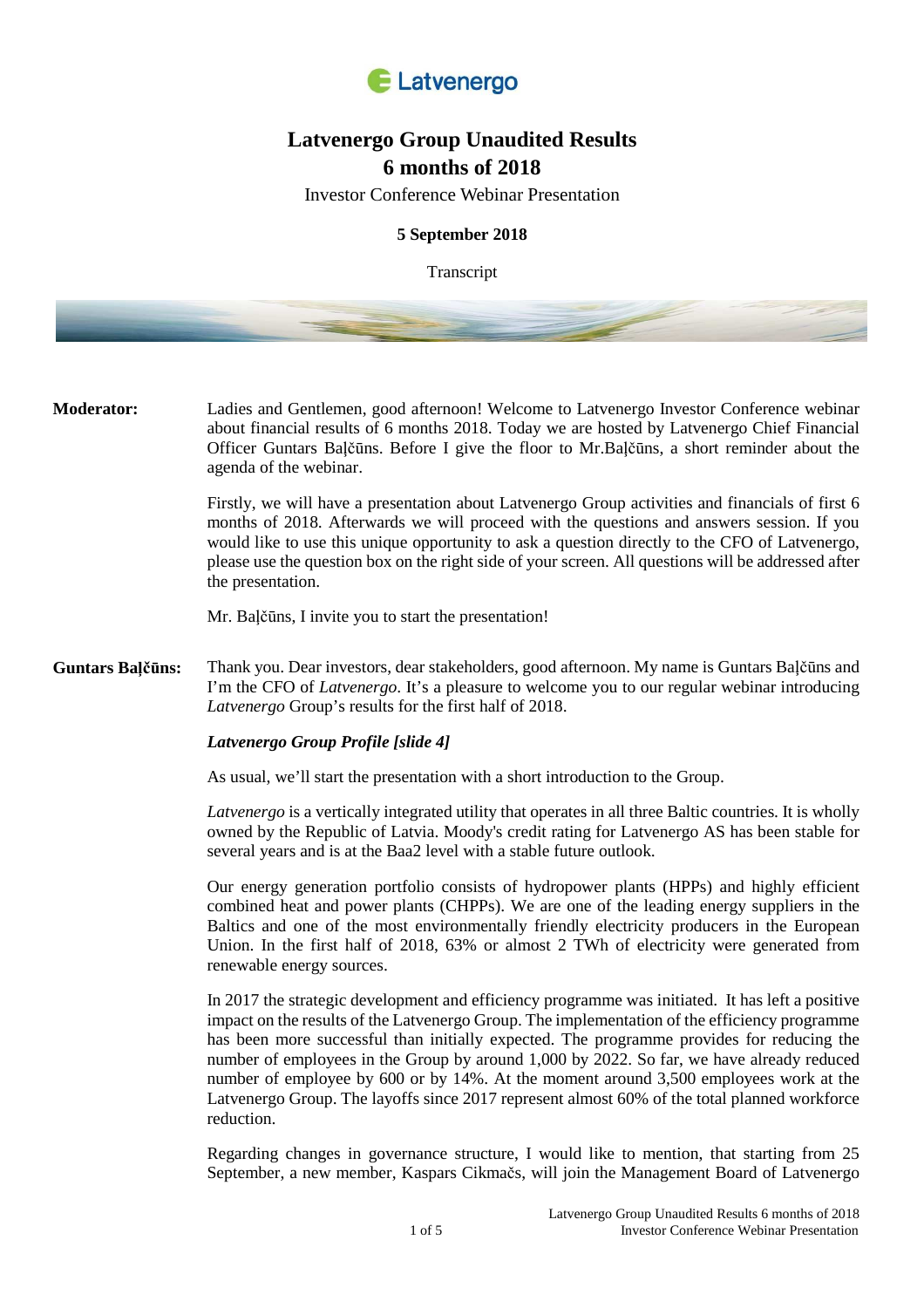AS. We expect that Mr Cikmačs's experience and competence will be a good addition in achieving the targets set in the Group Strategy.

## *Market Overview [slide 6]*

Now, before we turn to a more detailed overview of our financial results, let me first highlight some of the key market factors and events that have affected our business performance.

The electricity price has risen not only in the Baltics but also in the Nordics. Electricity prices increased by 30% on average in all Nord Pool bidding areas compared to the first half of 2017. This was mainly driven by the warm, dry weather in Europe, which resulted in lower water levels at the Scandinavian hydropower reservoirs and lower output of hydroelectricity. In the first half of 2018, the average electricity price in the Latvian bidding area rose to 43.63 euros per MWh, which is an increase of 28% compared to last year.

Along with this increase, Latvenergo's role in the electricity market has grown. In response to the market situation, we've increased the output of electricity at the Riga CHPPs by 29%. We've been able to increase the Riga CHPPs' electricity output even at higher gas prices. In the first half of 2018, the natural gas price at the Gaspool and TTF trading platforms were on average 17% higher than in the respective period a year ago.

Another important issue that has affected our business results is related to mandatory procurement in Latvia. In late 2017, Latvenergo AS applied for a one-off compensation in the amount of 454 million euros from the state, agreeing to a 75% reduction of the support intensity for the Riga CHPPs. The compensation was divided into two parts: 140 million euros were to be recognized as other income in the profit and loss statement in 2017, while the remaining amount was to be recognized as income spread until the end of the support period in 2028. The Riga CHPPs' support buy-back has contributed to reducing the mandatory procurement fee by 3.11 euros per MWh, and as of July  $1<sup>st</sup>$ , 2018, this fee is 22.68 euros per MWh.

## *Revenue and Profitability [slide 7]*

Let's continue with the financial results of Latvenergo Group for the first half of 2018 on slide 7. In the first half of 2018, Latvenergo Group's revenue was 450.2 million euros. This is 6% less than the respective period a year ago. Meanwhile, EBITDA decreased by 12%, reaching 187.5 million euros. The results were negatively affected by the lower electricity output at the Daugava HPPs as well as by 75% lower support intensity for Riga CHPPs. Even so, the Group's profit in the first half of 2018 was 97.4 million euros, which is about the same as in the respective period a year ago.

Now, let's take a closer look at the performance of each of our business segments separately. On slide 8, we can see the generation and trade segment in more detail.

## *Generation and Trade [slide 8]*

Generation and trade is the largest segment, making up 54% of the Group's EBITDA.

Like the *Latvenergo* Group results overall, this segment's results were negatively impacted by lower electricity output at the Daugava HPPs and by lower support intensity for Riga CHPPs.

In the first 6-month period of 2018, the electricity generated at Latvenergo Group's plants remained at the same level as a year ago. It was around 3,2 TWh. 63% of this was generated at the Daugava HPPs and 36% was generated at the CHPPs. Electricity output at the Daugava HPPs decreased by 12% due to lower water inflow in river Daugava.

However, electricity output at the Riga CHPPs increased by 29%. This increase is attributable to the Group's ability to respond effectively/quickly to higher electricity prices in the Nord Pool region due to decrease in the Nordic hydropower output and the warm, dry weather this summer.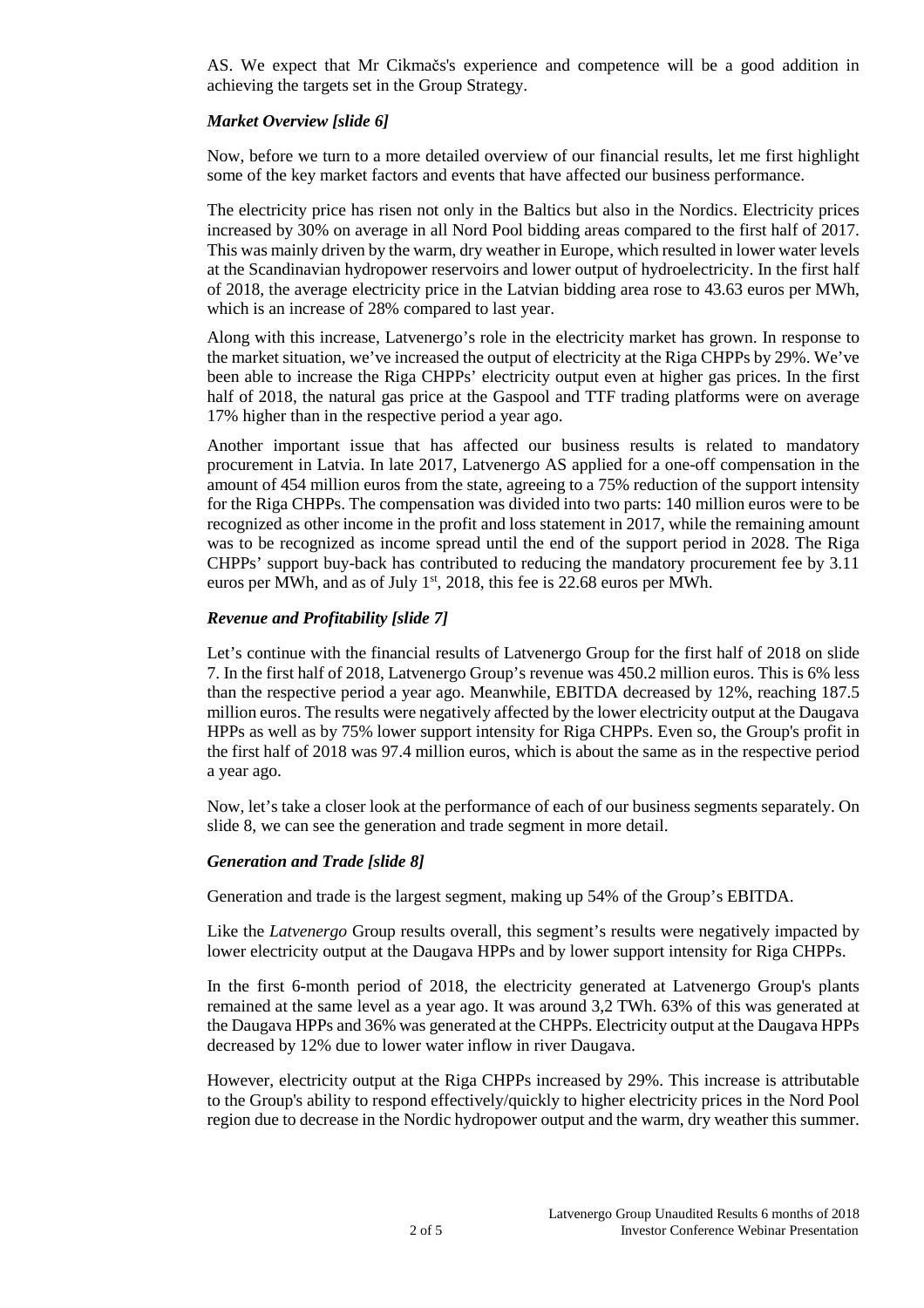In the first half of 2018, we have sold 3.3 TWh of electricity to customers in the Baltic countries. 1/3 of that was sold to customers outside Latvia. The total number of customers outside Latvia now reaches almost 35 thousand.

Last year, under the *Elektrum* brand we started gas trade to business customers in Latvia and Estonia. The total number of natural gas customers already exceeds 250.

We are also very pleased that we have started selling solar panels in all three Baltic countries and it must be said that there is a lot of interest in *Elektrum solar*. In total, 51 Elektrum solar contracts were signed.

#### *Distribution and Transmission [slide 9]*

Moving on to slide 9, let's take a look at the performance of the distribution and transmission segments. Both segments cover fully regulated businesses that are operated by Sadales tīkls AS un Latvijas elektriskie tīkli AS. Together they make up 43% of the Group's EBITDA.

The distribution segment makes up 32% of the Group's EBITDA. In the first half of 2018, this segment's revenue remained at the same level as a year ago, reaching 162.8 million euros. Meanwhile EBITDA decreased by 3%, reaching 59.5 million euros. The results were positively impacted by the 2% increase in the distributed electricity compared to the respective period a year ago.

Additionally, I would like to mention, that Sadales tīkls AS has an important role in the implementation of the efficiency programme. Within the framework of this programme, we are planning to reduce the number of employees at Sadales tīkls AS by around 800 in total by 2022. So far, the number of employees at Sadales tīkls AS has been reduced by 20% or 500. Besides that, the efficiency programme includes digitalization, process reviews, installation of smart meters, decrease of transportation units, and optimizing the number of real estate bases. At the same time, we have successfully continued our smart meter programme and so far we have already installed almost half a million smart meters.

Transmission segment makes up 11% of the Group's EBITDA. In terms of financial performance, this segment's revenues and EBITDA have decreased. The decrease is related to the lower cost of the capital rate set by the Regulator. In the first half of 2018, investments increased almost three times compared to the previous year, reaching 37.9 million euros. 32.4 million euros of this were invested in the *Kurzeme Ring* project.

#### *Investments [slide 10]*

On slide 10 we've summarized our investment figures. Capital expenditures have increased by 4% compared to the first half of 2017, reaching 96.6 million euros. 80% of investments are made in distribution and transmission segments.

Currently, the most active work is in the *Kurzeme Ring* project. This is an energy infrastructure project envisaging the construction of a 330 kV overhead high voltage power transmission line in the western part of Latvia. In the first 6-month period of 2018, 32.4 million euros were invested in this project. It is scheduled for completion by 2019, and the total planned construction costs are 220 million EUR. Around half of the costs are financed by EU funding.

Meanwhile, the Daugava HPP reconstruction programme imply reconstruction of 11 hydropower units. So far, we've invested 139.4 million euros in reconstruction. The programme is scheduled for completion by 2022.

## *Funding [slide 11]*

Turning to the funding stats on slide 11, we can see that Latvenergo Group has a very balanced debt repayment schedule and diversified sources of financing. Total borrowings at the end of the first half of 2018 were almost 800 million euros, of which 17% were bonds.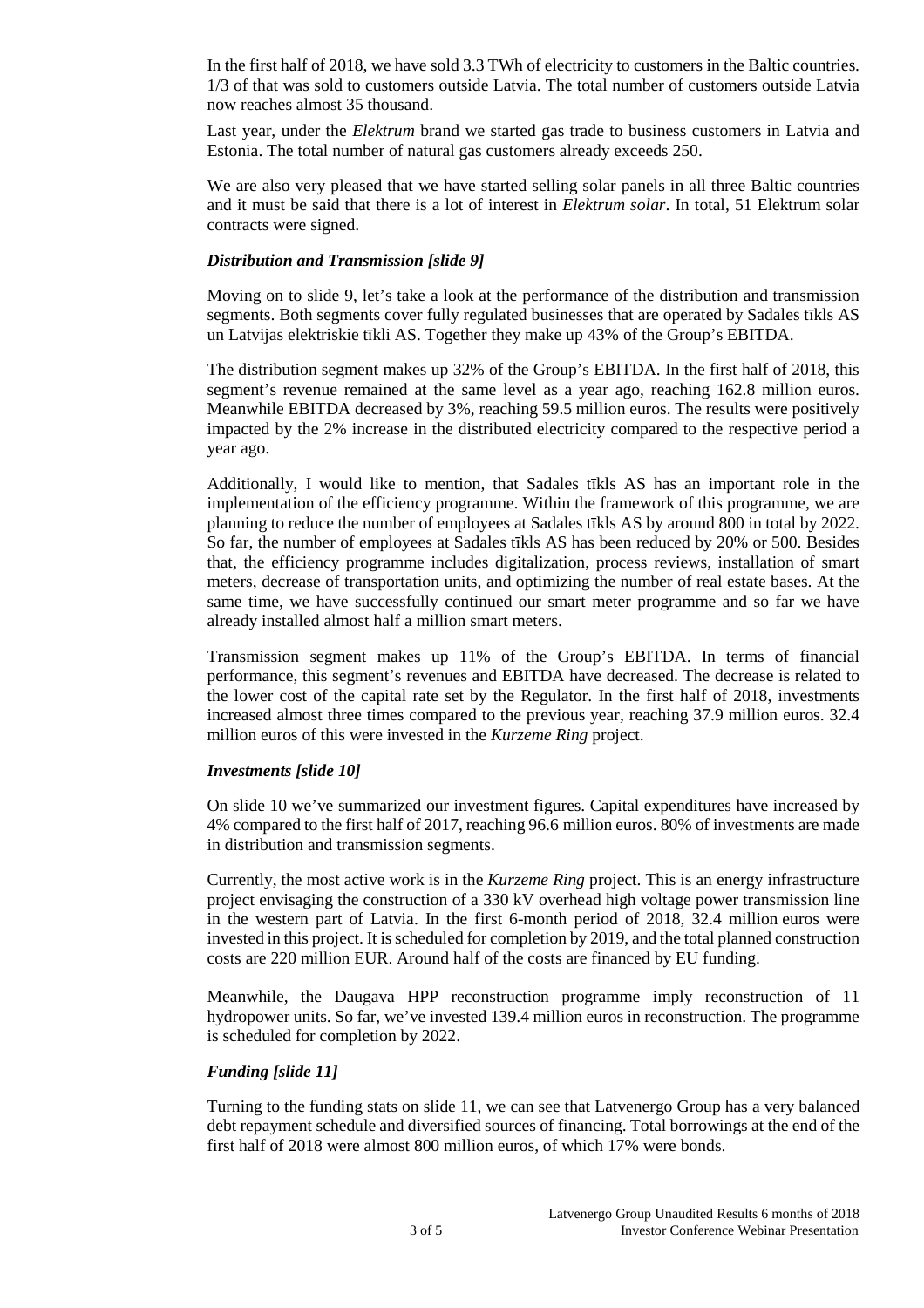In the reporting period, all the financial covenants set in the *Latvenergo* Group borrowing documentation were met. In May, dividends in the amount of 156 million euros were paid to the state, maintaining a good liquidity situation for the Group. As of June 30<sup>th</sup>, liquidity reserves are sufficient to implement the planned investment programme and fulfil the commitments according to the debt repayment schedule.

On March  $14<sup>th</sup>$ , Moody's reconfirmed the credit rating of Latvenergo AS, which remains Baa2 with a stable outlook. I would also like to note that on June  $15<sup>th</sup>$ , Moody's affirmed the green bond assessment of Latvenergo AS green bonds as GB1 (excellent), indicating the well-defined organizational structure and decision-making process for selecting eligible projects.

## *Current Issues – Historically highest assessment in Sustainability Index of Latvia [slide 13]*

Now let's turn to current issues. This June, Latvenergo AS received the Platinum category of the Sustainability Index and the highest overall assessment – 97.2%. Assessment is performed by the Institute of Corporate Sustainability and Responsibility in Latvia, and the Platinum category is awarded to companies with a Sustainability Index over 90%. In the evaluation process, five areas are assessed. These are strategy, the environment, the working environment, market relations and society. We can see the result of the assessment of Latvenergo in these areas in the slide.

We have participated in the Sustainability Index since 2010, and 2018 was the  $6<sup>th</sup>$  year in a row in which Latvenergo received the Platinum category. This reward clearly proves that sustainability is one of our priorities.

## *Summary [slide 14]*

Before we start with the question and answer session, let me summarize the main points of the presentation.

The financial results were impacted by 75% lower support intensity for Riga CHPPs. In the first half of 2018, Latvenergo Group's revenue decreased by 6%, EBITDA decreased by 12%. Nonetheless, the Group's profit in the first half of 2018 was 97.4 million euros, which is about the same as in the respective period a year ago.

Electricity output at the Riga CHPPs increased by 29%. The increase is attributable to the Group's ability to respond effectively to electricity price increase in the Nord Pool region by producing the necessary amount of electricity.

In the first half of 2018, we continued to implement our efficiency programme. The implementation has been more successful than initially expected. Sadales tīkls AS has done extensive work in this regard through activities such as digitalization, process reviews, installation of smart meters, decreasing the number of transportation units, and optimizing the number of distribution real estate bases. So far we've already reduced the amount of employees at the Group by almost 600 since 2017, of which 500 represent layoffs at Sadales tīkls AS. The layoffs represent almost 60% of the planned workforce reduction, which we plan to fully implement by 2022.

That's all from my side. Let's now proceed with the question and answer session.

**Moderator:** Mr. Baļčūns, thank you for the presentation. Now I will proceed with the questions in the order they were received. A reminder to those who haven't yet submitted their questions – you can do it in the "questions" section in the settings panel zone.

> So, the first question is - what is the main reason for decreasing the number of employees? Are there any compensation to them?